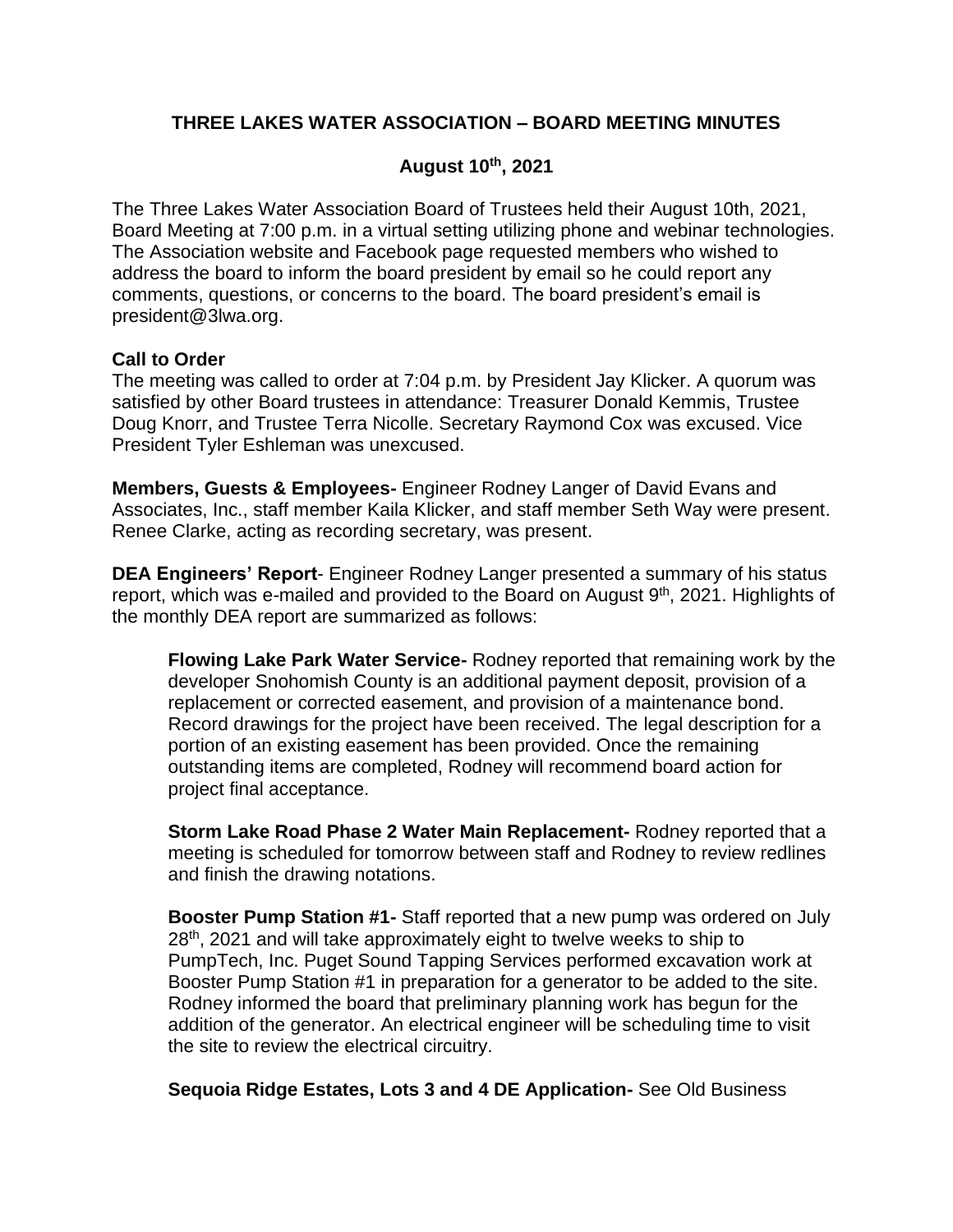## **Manager & Cross Connection Report**

Assistant Manager Kaila Klicker presented a summary of the manager report, which was e-mailed and provided to the Board on August 6<sup>th</sup>, 2021. Highlights of the monthly manager report are summarized as follows: Staff reported that on July 31 $\mathrm{^{st}}$ , 2021, they received a notification that Pump Number Three at the Association's Booster Pump Station #2 would not operate. Once staff arrived at the pump station, they noticed that there was a burnt smell coming from the power cabinet. They were not able to reset the pump and get it to operate again. Manager Kemmis discussed the situation with Rodney on August 2<sup>nd</sup>, 2021, and a decision was made to contact Systems Interface, Inc. for further support. Representatives from Systems Interface came to diagnose the electrical issue and found that contactors within the power cabinet had failed. A temporary fix was implemented, and Pump Number Three is currently operational. Staff will continue to find a permanent solution for this component failure. Staff also informed the board that they were contacted by a member on August  $8<sup>th</sup>$ , 2021, about a leaking water service. Staff discovered that the water meter had split open on its freeze plate. Manager Kemmis believes that this may have been caused by Pump Number Three's starts and stops, which currently could be inducing more forces than normal due to the temporary fix for power failure. For now, the Association will continue to operate solely with Pump Number Two and only run Pump Number Three if necessary. A new water service was installed on July 22<sup>nd</sup>, 2021, along 159<sup>th</sup> Dr SE by contractor Puget Sound Tapping Services. A fire hydrant along 163rd Ave SE was damaged by a Snohomish County brush cutter and replaced on August 2<sup>nd</sup>, 2021. This work was completed with the assistance of contractor PSTS. A new main line valve was also installed during the replacement work in anticipation for the culvert replacement project expected soon by Snohomish County. A conference call was held on July 20<sup>th</sup>, 2021, between Association staff, Tilson Technology Management, and a representative from Verizon Wireless to discuss the requested \$11,000.00 project deposit to pay for the Association's consultants services for review work during the Verizon Facilities Modifications Project. Staff was informed by the Verizon representative that they would not be paying the requested deposit because the current lease agreement does not require it. Manager Kemmis informed Tilson and Verizon that Association staff and the committee will begin review of the project plans once more detailed plans are received. A new impeller was ordered for Pump Number Two at the Association's Booster Pump Station #2 on July 29<sup>th</sup>, 2021. The purpose of the new impeller is to upgrade the pump's flow performance. The new impeller is expected to arrive in four to six weeks. City of Everett is planning to shut down it's Transmission Line #3 starting September 22<sup>nd</sup>, 2021, for approximately two days to perform necessary maintenance. Staff plans to utilize Booster Pump Station #2 during the shutdown, which is fed from the city's Transmission Line #5. Staff responded to Snohomish Health District when contacted about a close contact exposure with a staff member who contracted COVID-19. Documentation was provided to SHD in response to the exposure. Staff is following the Washington State's Labor and Industries recommendations for precautions related to preventing the exposure of COVID-19. The Association's new staff member, Seth Way, is performing tasks in both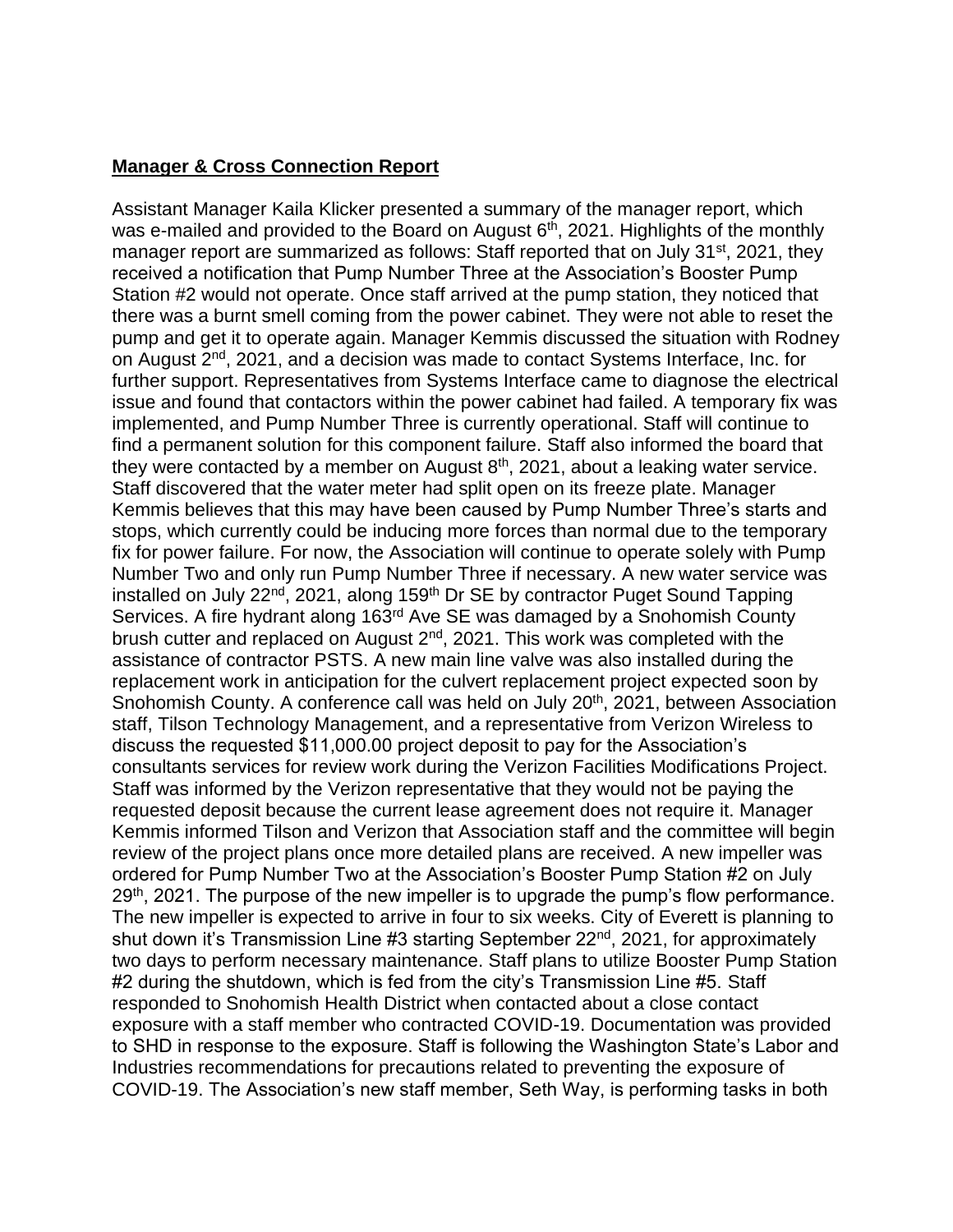the field and office. He is being trained for both field and office work and appears to be an enhancement to the Association's workforce. The MetLife insurance renewal was completed and will commence on September 1<sup>st</sup>, 2021. The Annual Report was filed with the Secretary of State on July 22<sup>nd</sup>, 2021. Manager Kemmis requested that Rodney review the current Developer's Extension manual to identify potential items for a DE manual update. A Developer's Extension application has been sent to a member along 171<sup>st</sup> Ave SE who is requesting water service to a two-lot short plat subdivision.

## **Approval of July 13th Board Meeting Minutes**

*Motion made by Trustee Doug Knorr to approve July's Minutes, seconded by Treasurer Donald Kemmis. The motion passes.*

## **Officers Reports**

**Treasurer Report and Pay Bills-** Staff member Renee Clarke presented a summary of the treasurer report. The financial report was prepared and distributed to the Board summarizing the financial position through August 10<sup>th</sup>, 2021 (attached). Total funds on hand are \$1,360,406.58. One transfer was made for \$87,000.00 to cover the bills from the KeyBank account. Reports were provided for the past month's expenses, prepaid invoices, and payroll summary. Checks were presented to be signed once authorized by the board. One transfer was made for \$12,000.00 from a capital account to a capital account to accommodate the FDIC limit for one the of the Association's banking entities.

> Current Financial Info General Funds- \$455,833.74 Capital- \$771,621.36 Reserve- \$132,951.48 Total Expenses- \$64,279.99

Funds were transferred to the Standpipe, Pump House, and Mero restricted accounts.

*Motion made by Trustee Doug Knorr to approve payment of the bills as presented, seconded by Trustee Terra Nicolle. The motion passes.*

**President-** President Klicker reported that he spoke to the manager about the expense for the electrical failure with Pump Number Three. He also signed share certificates.

**Vice President-** Not present.

**Secretary-** Not present.

#### **Old Business**

**Sequoia Ridge Estates, Lots 3 and 4 DE Application –** Rodney reported that the developer for this Developer's Extension submitted plans for review and paid the first portion of the project deposit. DEA and staff are currently reviewing the